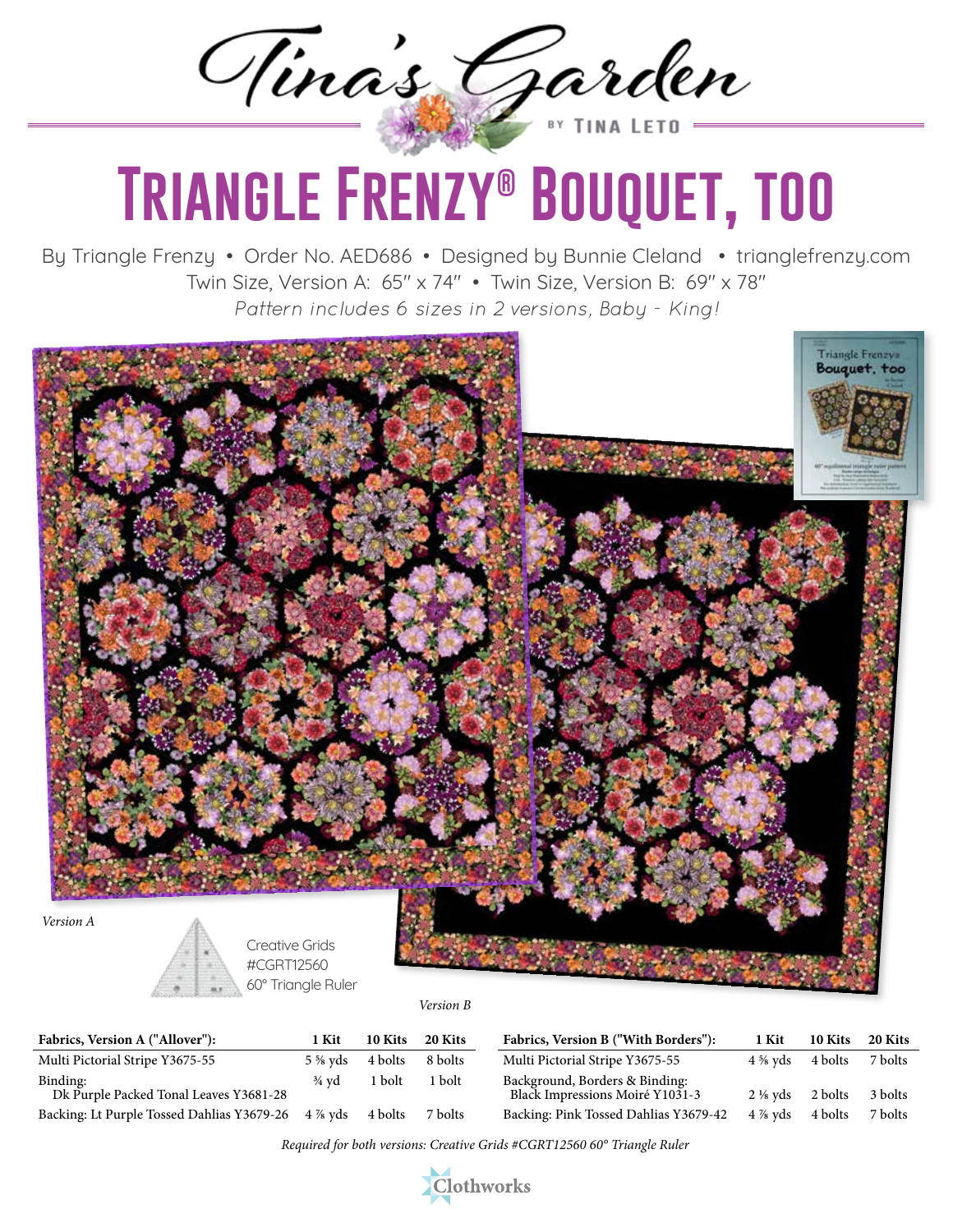Tinas Garden

## **Triangle Frenzy® Bouquet, too**

By Triangle Frenzy • Order No. AED686 • Designed by Bunnie Cleland • trianglefrenzy.com Twin Size, Version A: 65" x 74" • (Pattern includes additional versions and sizes)



| Fabrics, Version A ("Allover"):                      |                  |
|------------------------------------------------------|------------------|
| Multi Pictorial Stripe Y3675-55                      | 5 % vds          |
| Binding: Dk Purple Packed Tonal Leaves Y3681-28      | $\frac{3}{4}$ vd |
| Suggested Backing: Lt Purple Tossed Dahlias Y3679-26 | $4\%$ vds        |



Creative Grids #CGRT12560 60° Triangle Ruler

*Required: Creative Grids #CGRT12560 60° Triangle Ruler*